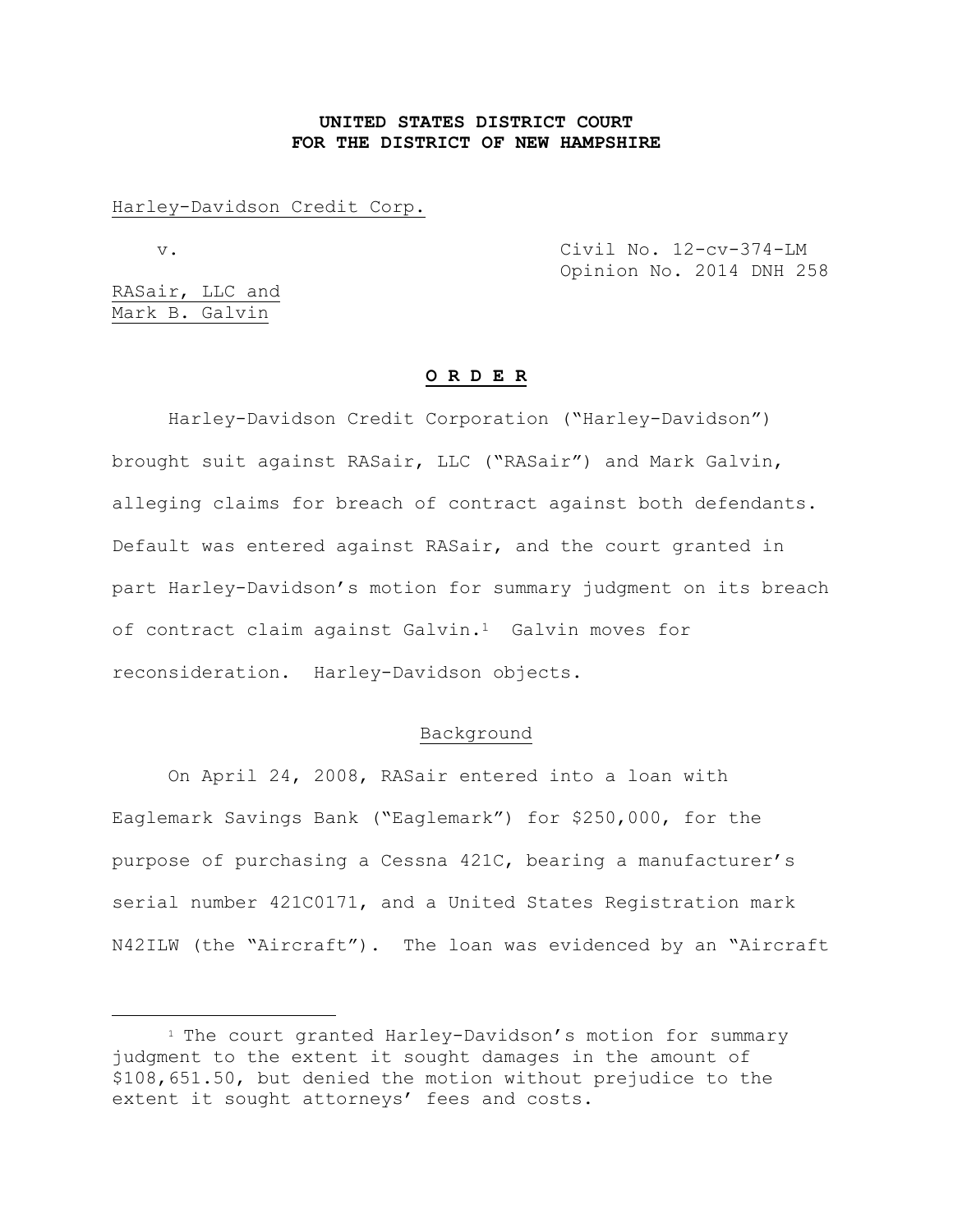Secured Promissory Note" dated April 24, 2008 (the "Promissory Note"). As security for the loan, RASair granted to Eaglemark a first priority security interest in the Aircraft, including the Aircraft's airframe, engines, propellers, and record logs. The security interest was evidenced by an "Aircraft Security Agreement," also dated April 24, 2008. On the same day, Galvin executed an "Unconditional and Continuing Guaranty," in which he personally guaranteed RASair's performance under the Aircraft Security Agreement and the Promissory Note (the "Guaranty"). The court will refer to the Promissory Note, the Aircraft Security Agreement, and the Guaranty collectively as the "Loan Documents."

At some point, Eaglemark assigned the Promissory Note and the Aircraft Security Agreement to Harley-Davidson. On approximately August 24, 2010, RASair defaulted on the Promissory Note by failing to pay the amount due.

On September 6, 2011, after several months of discussions with Galvin and in accordance with the terms of the Loan Documents, Harley-Davidson repossessed the Aircraft. Immediately upon repossession, the Aircraft was placed in the custody of Specialty Aircraft Services, Incorporated ("SAS"), a dealer that specializes in the sale of repossessed and foreclosed aircraft. SAS was tasked with selling the Aircraft,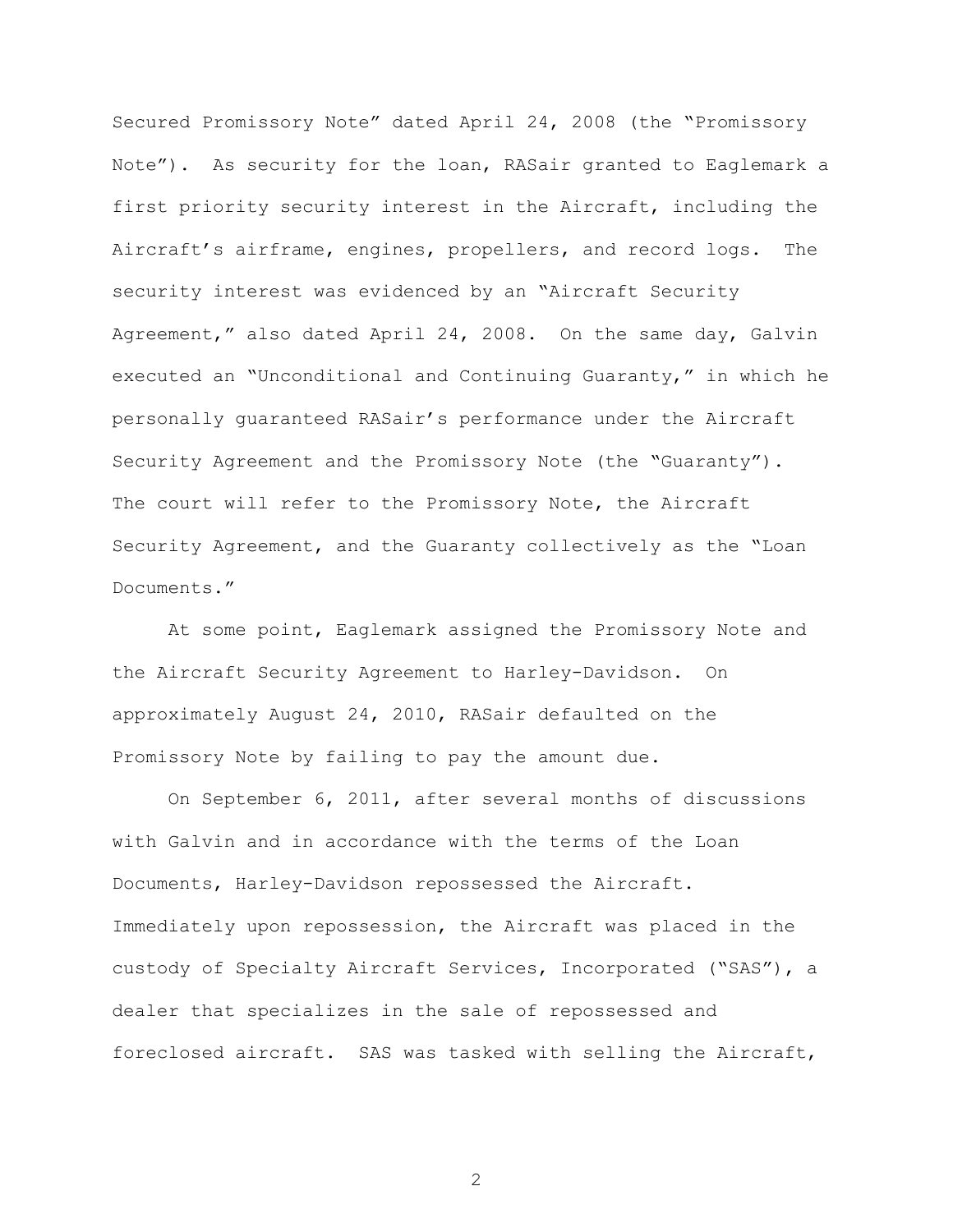and the proceeds of the sale were to be applied to RASair and Galvin's outstanding debt related to the Aircraft.

While in SAS's custody, the Aircraft's audio panel was vandalized. Harley-Davidson had Specialty Aircraft Leasing, Incorporated ("SAL") repair the audio panel and make several other repairs to improve the condition of the Aircraft.<sup>2</sup> SAL provided an invoice for its repair services, which indicated that the cost for repairing the audio panel was \$2,000.

SAS subsequently sold the Aircraft in November of 2011 for \$155,000. The proceeds of the sale, less expenses, were applied to the obligations owed under the Promissory Note to Harley-Davidson. Harley-Davidson asserted that the remaining balance owed is \$108,681.50, which includes the expenses incurred to repair the Aircraft, other than the cost for repairing the audio panel which was not included. On December 14, 2011, Harley-Davidson mailed to RASair and Galvin letters for "Demand of Repayment of Deficiency." Neither RASair nor Galvin paid any of the remaining balance. This action followed, and default was entered against RASair.

Harley-Davidson moved for summary judgment on its breach of contract claim against Galvin. Galvin objected, arguing that the Aircraft was not sold in a commercially reasonable manner as

÷.

<sup>2</sup> It is unclear whether SAS is affiliated with SAL.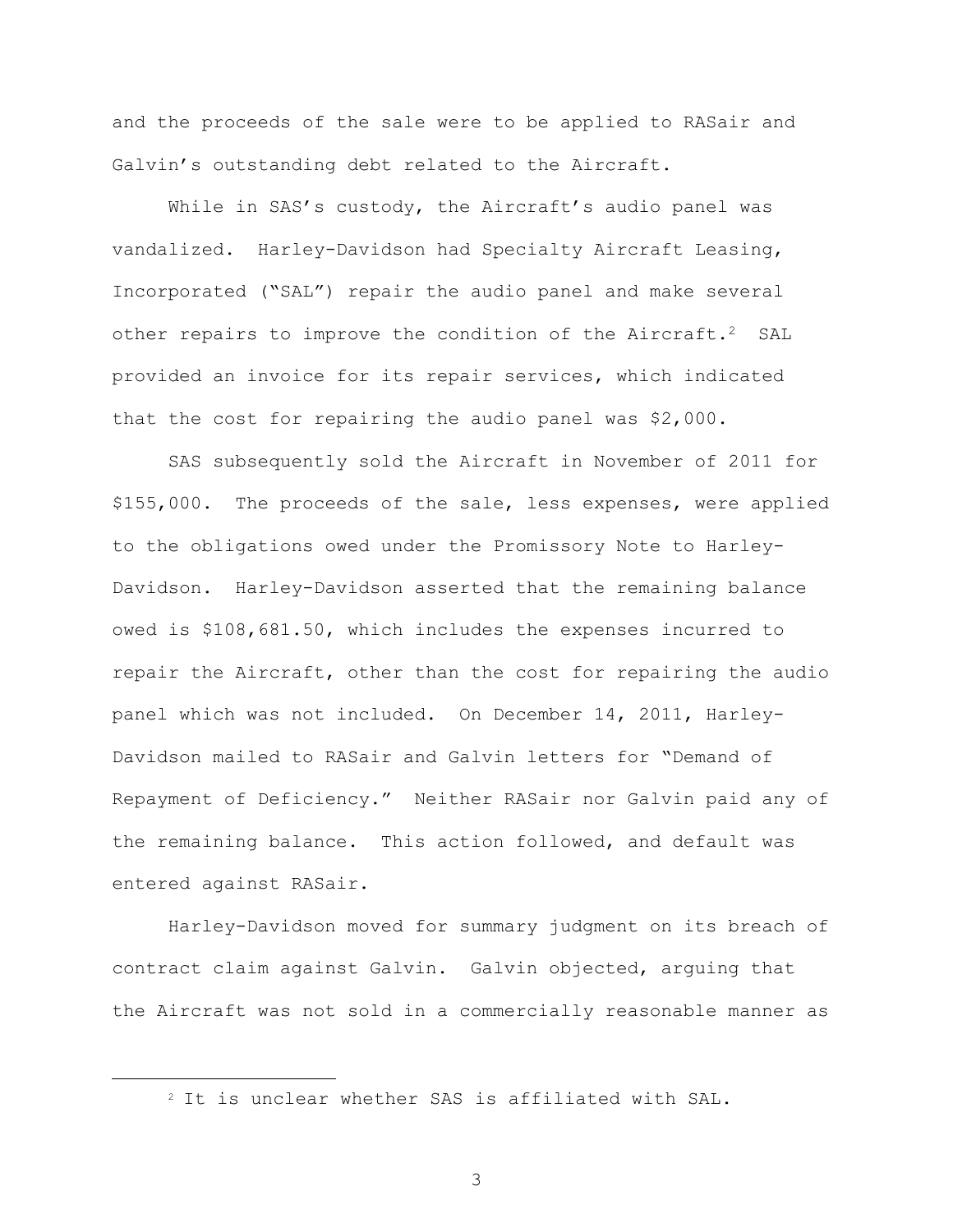required under the Loan Documents and the Uniform Commercial Code. In its order dated September 4, 2014, the court granted Harley-Davidson's motion, holding that "Galvin has raised no genuine issues of material fact concerning the commercial reasonableness of the disposition of the Aircraft." Or. (doc. no. [45\)](https://ecf.nhd.uscourts.gov/doc1/11711462484) at 19.

Galvin moves for reconsideration of the court's order granting Harley-Davidson's motion for summary judgment. Harley-Davidson objects.

### Standard of Review

In general, "motions for reconsideration are appropriate only in a limited number of circumstances . . . ." [United](http://www.westlaw.com/find/default.wl?ft=Y&referencepositiontype=S&rs=ap2.0&rp=%2ffind%2fdefault.wl&serialnum=2019428202&fn=_top&referenceposition=53&findtype=Y&vr=2.0&db=0000506&wbtoolsId=2019428202&HistoryType=F)  [States v. Allen, 573 F.3d 42, 53 \(1st Cir. 2009\).](http://www.westlaw.com/find/default.wl?ft=Y&referencepositiontype=S&rs=ap2.0&rp=%2ffind%2fdefault.wl&serialnum=2019428202&fn=_top&referenceposition=53&findtype=Y&vr=2.0&db=0000506&wbtoolsId=2019428202&HistoryType=F) Under the Local Rules in this district, "[a] motion to reconsider an interlocutory order of the court, meaning a motion other than one governed by [Fed. R. Civ. P. 59](http://www.westlaw.com/find/default.wl?ft=L&docname=USFRCPR59&rs=ap2.0&rp=%2ffind%2fdefault.wl&fn=_top&findtype=L&vr=2.0&db=1000600&wbtoolsId=USFRCPR59&HistoryType=F) or [60,](http://www.westlaw.com/find/default.wl?ft=L&docname=USFRCPR59&rs=ap2.0&rp=%2ffind%2fdefault.wl&fn=_top&findtype=L&vr=2.0&db=1000600&wbtoolsId=USFRCPR59&HistoryType=F) shall demonstrate that the order was based on a manifest error of fact or law." L.R. 7.2(d). "A manifest error is plain and undisputable, obvious, or clearly wrong." [McCarthy v. Weathervane Seafoods, No. 10-cv-](http://www.westlaw.com/find/default.wl?ft=Y&referencepositiontype=S&rs=ap2.0&rp=%2ffind%2fdefault.wl&serialnum=2025579160&fn=_top&referenceposition=1&findtype=Y&vr=2.0&db=0000999&wbtoolsId=2025579160&HistoryType=F)[395-JD, 2011 WL 2559527, at \\*1 \(D.N.H. June 27, 2011\)](http://www.westlaw.com/find/default.wl?ft=Y&referencepositiontype=S&rs=ap2.0&rp=%2ffind%2fdefault.wl&serialnum=2025579160&fn=_top&referenceposition=1&findtype=Y&vr=2.0&db=0000999&wbtoolsId=2025579160&HistoryType=F). "A motion for reconsideration does not provide a vehicle for a party to undo its own procedural failures, and it certainly does not allow a party to introduce new evidence or advance arguments that could and should have been presented [previously]."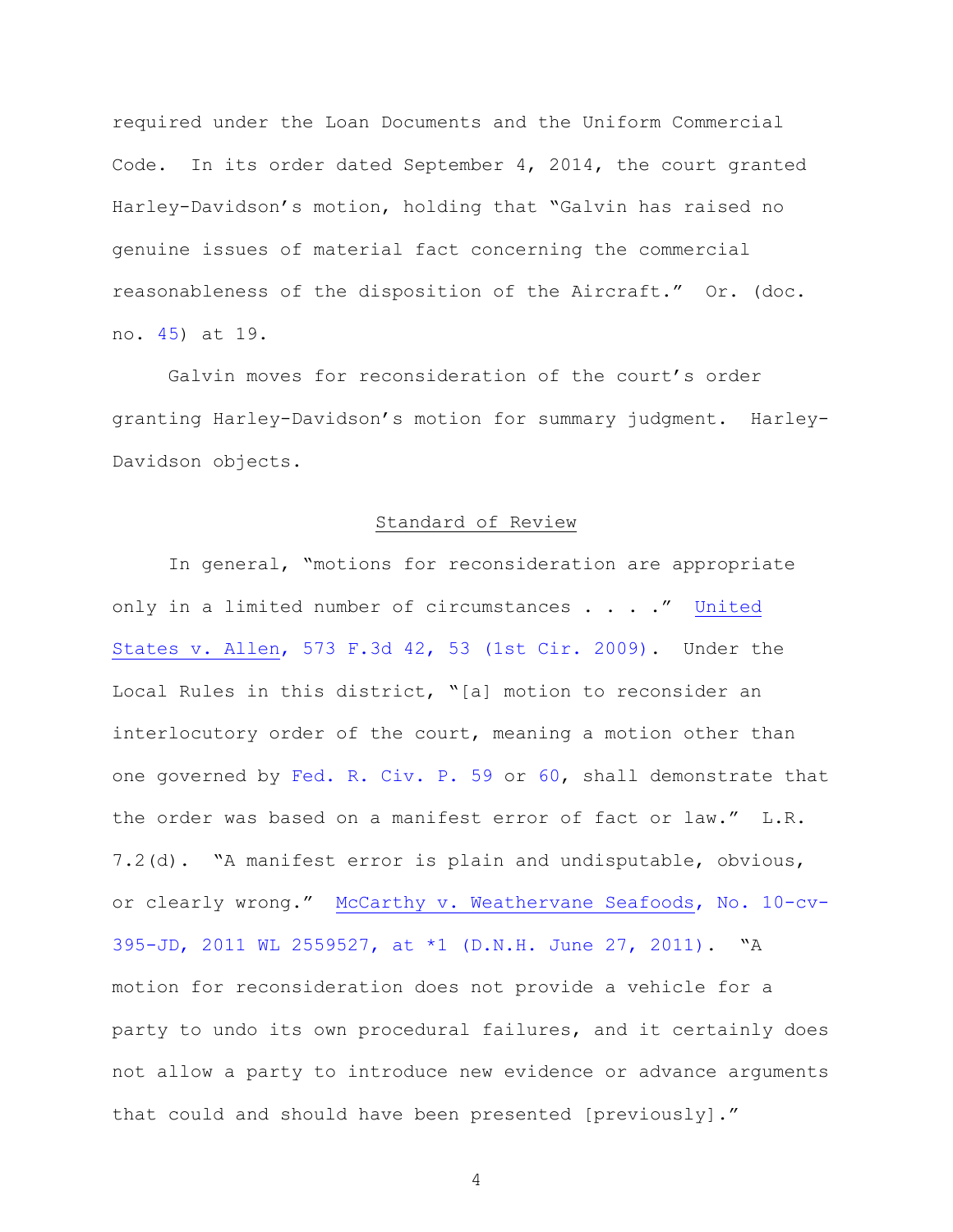[Fabrica de Muebles J.J. Alvarez, Inc. v. Inversiones Mendoza,](http://www.westlaw.com/find/default.wl?cite=682+F.3d+6&ft=Y&referencepositiontype=S&rs=ap2.0&rp=%2ffind%2fdefault.wl&fn=_top&referenceposition=31&findtype=Y&vr=2.0&db=0000506&HistoryType=C)  [Inc., 682 F.3d 6, 31 \(1st Cir. 2012\)](http://www.westlaw.com/find/default.wl?cite=682+F.3d+6&ft=Y&referencepositiontype=S&rs=ap2.0&rp=%2ffind%2fdefault.wl&fn=_top&referenceposition=31&findtype=Y&vr=2.0&db=0000506&HistoryType=C) (internal quotation marks omitted).

## Discussion

Galvin contends that the court's order granting summary judgment was based on a manifest error of law because it did not properly credit his affidavit. Galvin also argues that the court's order was based on factual errors, because the evidence in the record demonstrates that the sale of the Aircraft was commercially unreasonable.

# A. Legal Error

Galvin contends that "[t]he Court applied an incorrect standard when it discounted the Defendant's affidavit as 'self-serving.'" Def.'s Mem. (doc. no. [49-1\)](https://ecf.nhd.uscourts.gov/doc1/11711471685) at 2. Galvin concedes that his affidavit was self-serving, but argues that the court should have given it significant weight because it had adequate factual support in the record. Galvin contends that had the court properly considered his affidavit, it would not have granted Harley-Davidson's motion for summary judgment.

Although Galvin contends that the court discounted his affidavit because it was self-serving, that is not the case. In its order, the court cited Galvin's statement that based on his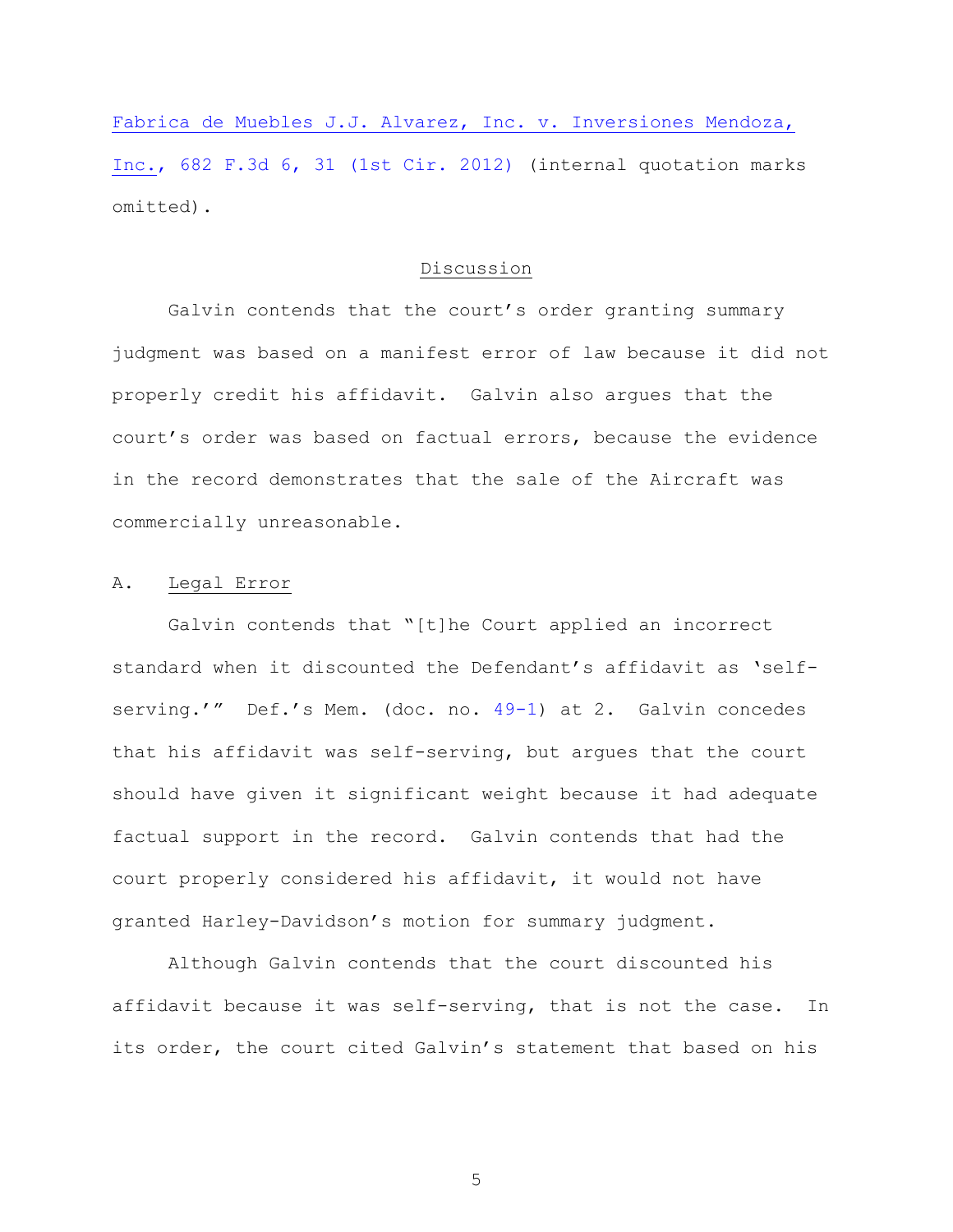"'experience in the aviation industry . . . lack of the[] avionics during showing and test flights could cause a difference in the sale price, to a retail buyer, equivalent to the difference between the [sic] what the buyer paid in this instance (\$155,000) and the retail Blue Book value of over \$269,000.'" Or. (doc. no. [45\)](https://ecf.nhd.uscourts.gov/doc1/11711462484) at 10-11 (quoting Galvin Aff. (doc. no. [39-1\)](https://ecf.nhd.uscourts.gov/doc1/11711439491) at ¶ 20). The court concluded that the affidavit was insufficient because it "does not provide a factual basis for those assertions  $\ldots$  ." Id. at 11.

In his motion for reconsideration, Galvin contends that the value statement in his affidavit was supported by a Blue Book estimate of the price of the Aircraft, as well as eBay listings for the prices of the missing radio components.<sup>3</sup> In its order, however, the court considered both the Blue Book estimate, see id. at 18-19, and the eBay listing, see id. at 10 & 12 n.7. As stated in the order, neither the Blue Book nor the eBay listing supported Galvin's contention that a material fact existed as to

÷.

<sup>&</sup>lt;sup>3</sup> It appears that certain radio components were missing from the Aircraft at the time it was sold. A footnote in the Aircraft Purchase Agreement states that the parties acknowledge that the Aircraft is missing three components, that Harley-Davidson will install the components within one week after the date of the Purchase Agreement, and that the buyer will have the opportunity to confirm that the components are operational after installation.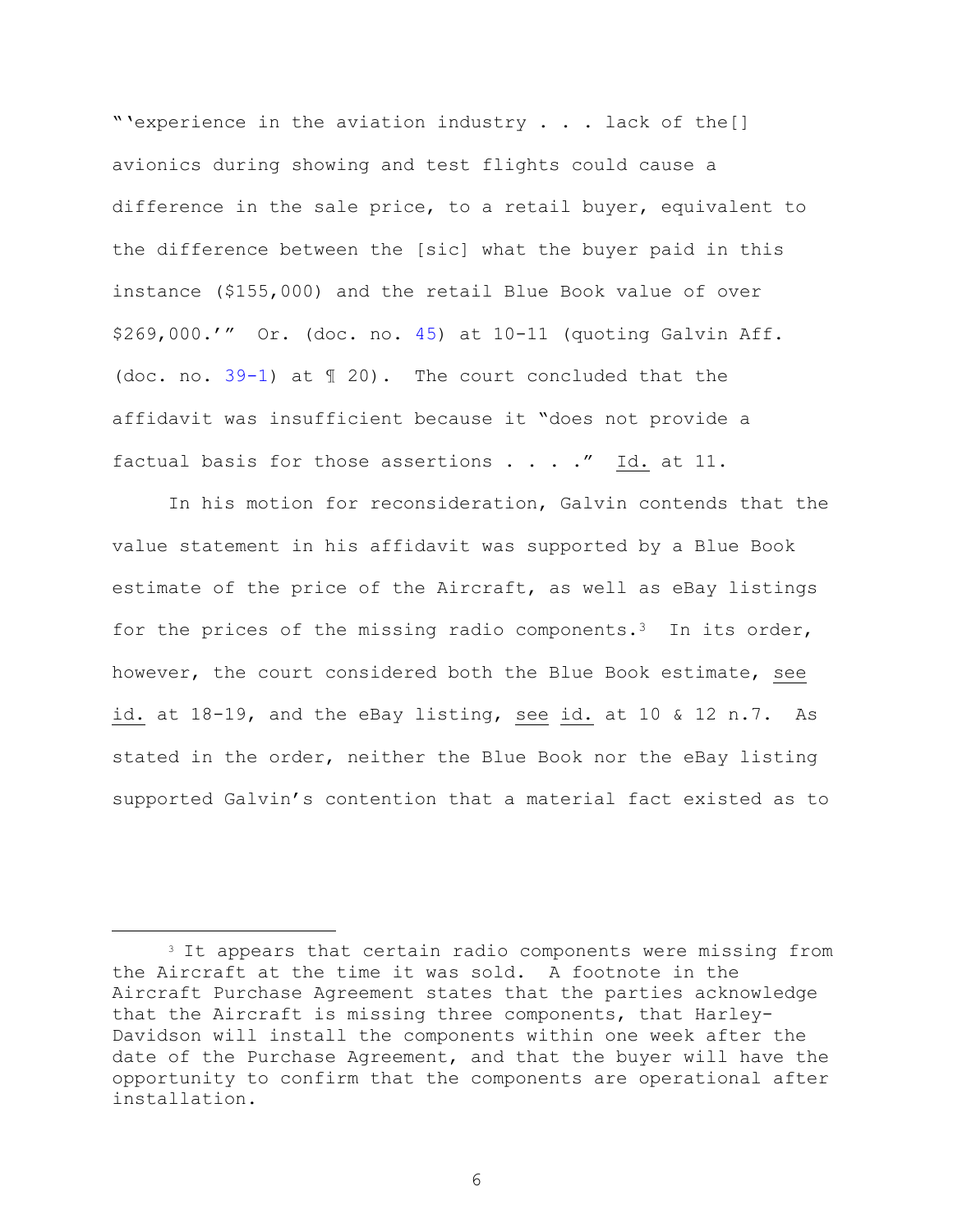whether the Aircraft was sold in a commercially reasonable manner.<sup>4</sup>

Galvin also appears to contend that his experience in the aviation industry is a sufficient factual basis for the court to consider his affidavit as to the value of the Aircraft. The Federal Rules of Civil Procedure require the nonmoving party to 'set forth specific facts showing that there is no genuine issue for trial.'" [Payne v. Pauley, 337 F.3d 767, 772-73 \(7th Cir.](http://www.westlaw.com/find/default.wl?ft=Y&referencepositiontype=S&rs=ap2.0&rp=%2ffind%2fdefault.wl&serialnum=2003481968&fn=_top&referenceposition=73&findtype=Y&vr=2.0&db=0000506&wbtoolsId=2003481968&HistoryType=F)  [2003\)](http://www.westlaw.com/find/default.wl?ft=Y&referencepositiontype=S&rs=ap2.0&rp=%2ffind%2fdefault.wl&serialnum=2003481968&fn=_top&referenceposition=73&findtype=Y&vr=2.0&db=0000506&wbtoolsId=2003481968&HistoryType=F) (quoting Fed. R. Civ. P. 56(e)). "The validity of a selfserving statement depends on whether the statement is based on firsthand experience or mere speculation. Uncorroborated testimony cannot serve to prevent summary judgment if the claim is based on speculation, intuition, or rumor, or is inherently implausible." [Lusher v. Norfolk S. Ry. Co., 2:12-cv-37-TLS,](http://www.westlaw.com/find/default.wl?ft=Y&referencepositiontype=S&rs=ap2.0&rp=%2ffind%2fdefault.wl&serialnum=2034068459&fn=_top&referenceposition=2&findtype=Y&vr=2.0&db=0000999&wbtoolsId=2034068459&HistoryType=F) 

÷.

<sup>4</sup> Galvin also provided a chart in his objection to Harley-Davidson's motion for summary judgment, in which he purported to list the Blue Book "value of the Aircraft and several accessories and avionics which he appears to contend were installed on the Aircraft." Or. (doc. no. [45\)](https://ecf.nhd.uscourts.gov/doc1/11711462484) at 18 (citing Def.'s Obj., Ex. B. (document [39-3\)](https://ecf.nhd.uscourts.gov/doc1/11711439493) at 2). Galvin argues in his motion for reconsideration that the numbers in his chart were supported by a Blue Book page and an appraisal of the Aircraft done in 2008 for Harley-Davidson. In fact, however, the appraisal suggests that the Aircraft had lost over \$21,000 of value by 2008 due to its high engine time, which Galvin omitted from his valuation. The Aircraft was sold three years later and Galvin did not discount the value based on the additional engine time. Even if Galvin's chart and supporting information properly supported his valuation, however, the chart would not change the court's analysis.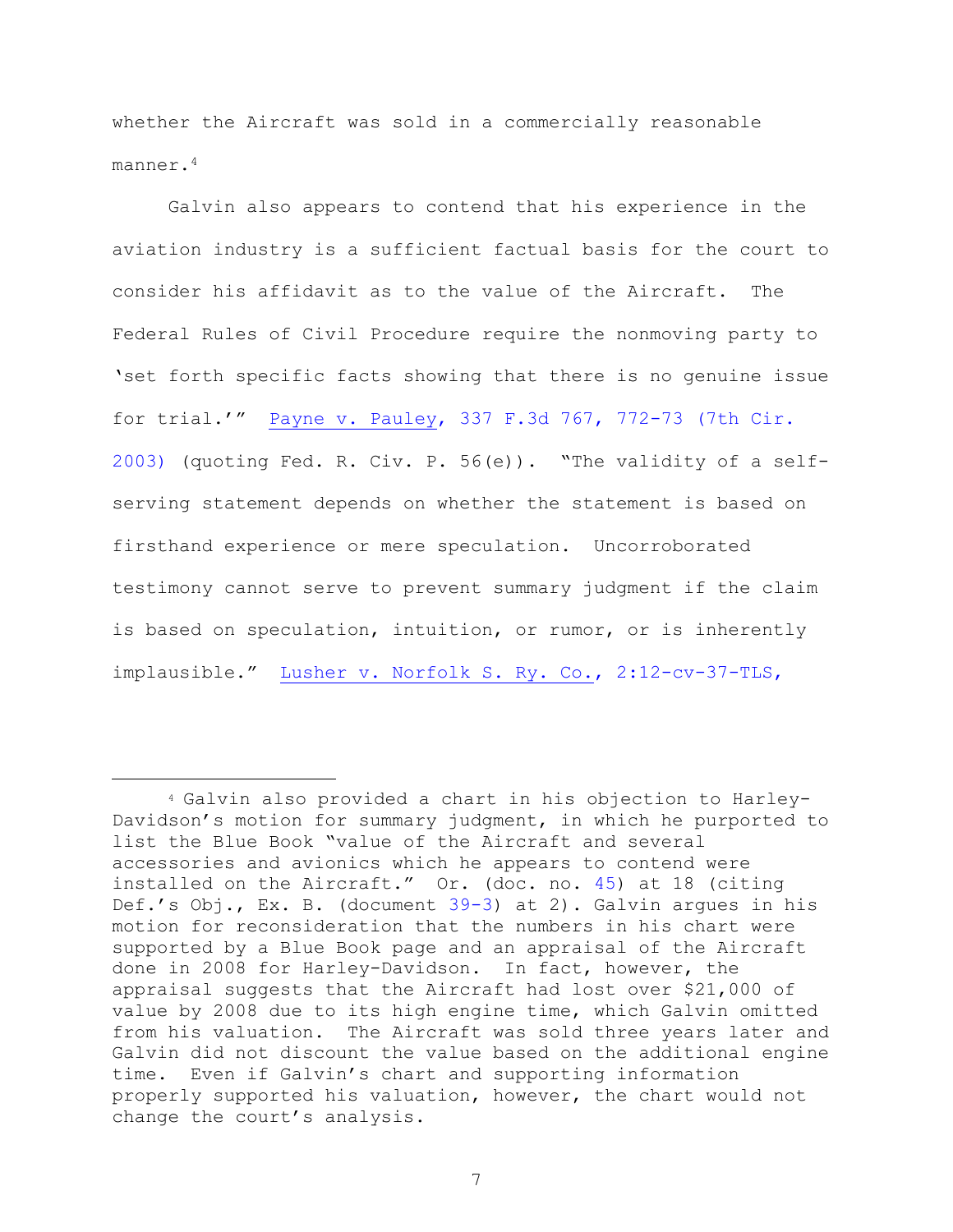[2014 WL 3894347, at \\*2 \(N.D. Ind. Aug. 8, 2014\);](http://www.westlaw.com/find/default.wl?ft=Y&referencepositiontype=S&rs=ap2.0&rp=%2ffind%2fdefault.wl&serialnum=2034068459&fn=_top&referenceposition=2&findtype=Y&vr=2.0&db=0000999&wbtoolsId=2034068459&HistoryType=F) see also [Payne,](http://www.westlaw.com/find/default.wl?ft=Y&referencepositiontype=S&rs=ap2.0&rp=%2ffind%2fdefault.wl&serialnum=2003481968&fn=_top&referenceposition=73&findtype=Y&vr=2.0&db=0000506&wbtoolsId=2003481968&HistoryType=F)  [337 F.3d at 773.](http://www.westlaw.com/find/default.wl?ft=Y&referencepositiontype=S&rs=ap2.0&rp=%2ffind%2fdefault.wl&serialnum=2003481968&fn=_top&referenceposition=73&findtype=Y&vr=2.0&db=0000506&wbtoolsId=2003481968&HistoryType=F)

As stated in the order, "Galvin did not cite any examples where missing radio components at the time of purchase cause any diminution in the sales price of a plane." Or. (doc. no. [45\)](https://ecf.nhd.uscourts.gov/doc1/11711462484) at 11 n.6. Galvin's statement, which relies on his general experience in the aviation industry without giving specific examples, is insufficient to defeat summary judgment. See [Perez](http://www.westlaw.com/find/default.wl?cite=1086-87+(1st+Cir.+1986)&ft=Y&referencepositiontype=S&rs=ap2.0&rp=%2ffind%2fdefault.wl&fn=_top&referenceposition=108687&findtype=Y&vr=2.0&db=0000350&HistoryType=C)  De La Cruz v. Crowley Towing and Transp. Co., 807 F.2d 1098, [1086-87 \(1st Cir. 1986\)](http://www.westlaw.com/find/default.wl?cite=1086-87+(1st+Cir.+1986)&ft=Y&referencepositiontype=S&rs=ap2.0&rp=%2ffind%2fdefault.wl&fn=_top&referenceposition=108687&findtype=Y&vr=2.0&db=0000350&HistoryType=C) (merchant seaman's statement based on his experience as to the location of the defendant's ship at the time of an accident was "composed of the gossamer threads of whimsy, speculation and conjecture which we have had held insufficient to defeat a properly supported motion for summary judgment").

More importantly, as the court noted, even if Galvin's statement as to the Aircraft's value could be credited, it would be insufficient to defeat Harley-Davidson's motion for summary judgment. As the court noted in its order, "Galvin states in his affidavit that the missing components 'could' cause a diminution in value of \$100,000, and does not point to any evidence showing that the missing components would cause such a decrease in value or any decrease in value." Id. (emphasis added).